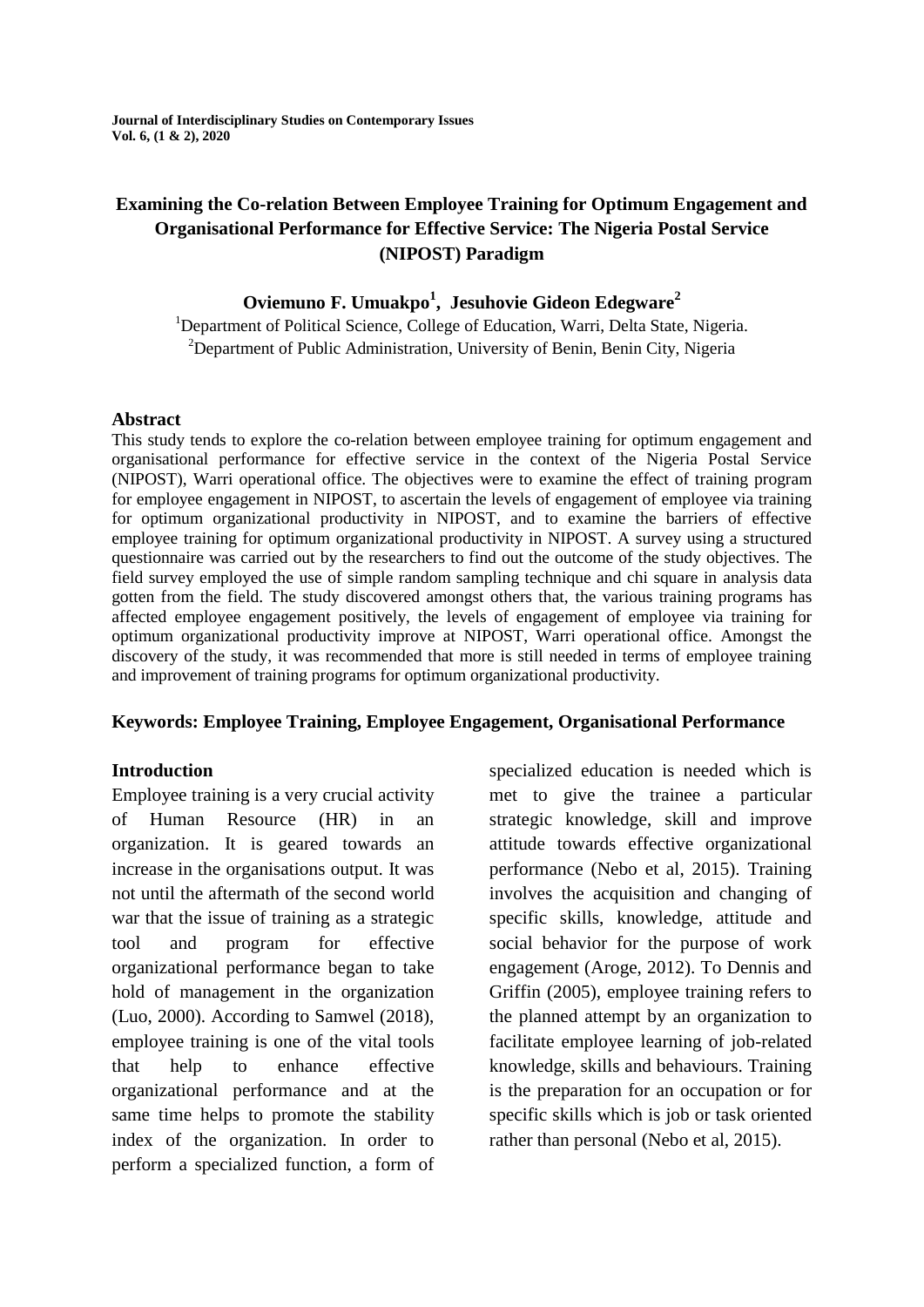Training gives employees the feeling of belonging to an organizational household which act as a family. It develops organizational skills and professionalism (Obi – Anike and Ekwe, 2014). According to McNamara (2010), the benefits and importance of training involves, increasing job satisfaction and employee morality, enhancing the employee motivation, improving the efficiencies in processes and financial gain, raising the ability to obtain new technologies, developing the innovation in strategies and products and reducing employee turnover.

It is essential to note that for there to be optimum productivity in an organization, employees must first feel committed to the objectives of the organization. Which brings us to the concept of engagement of employees in an organizational setting. According to Shilpa (2013), engagement occurs when adequately skilled employees are trained and provided with the appropriate information and tools to make level-appropriate decisions and can lead the organization in the direction of meeting its financial and strategic goals. Training has been seen as a very important tool in enhancing engagement and commitment in a work environment (Sundaray, 2011; Shilpa, 2013). In the view of Heaney (2010), each and every organization across the globe wants to make the best utilization of its human resources in order to achieve competitive advantage in the market.

The employees who enhance their skills through training are more likely to engage fully in their work, because they derive satisfaction from mastering new tasks (Swarnalatha & Prasanna, 2012). According to Khan (2013) training activities are now equally important like other HR functions. It is concerned with imparting knowledge and skills for a particular job (Shilpa, 2013). As opined by Kang (2014) engaged employees through the channels of training strengthen the organizations' competitive advantage and generate favourable business environment. Neeti and Leekha, (2011) also noted that engagement is one of the important and powerful strategy to attract, nurture, retain, respect and manage the manpower of the organization. Engaged employees provide a lot of benefits to the organization such as productivity, improved quality, customer care, cooperation among the employees, reduced employee turnover, reduced absenteeism and disputes (Wilson, 2009; Mortimer, 2010).

Empirical evidences demonstrate the effect of employee training on organisational performance (Houger, 2006; Niazi, 2011; Gareth, 2003). Employee performance depends on many factors like job satisfaction, knowledge and management but there is relationship between training and performance (Raja and Khan, 2011). This shows that employee performance is important for the performance of the organization and the training and and development is beneficial for the employee to improve its performance (Raja and Khan, 2011). With the pleasantness and benefits derived from training and capacity building of employees, the issue of strategic training for effective engagement of staff which will invariably lead to effective and efficient services has not been taken seriously by managers and employers. Thus, this research tends to investigate the relationship between employee training for optimum engagement and organization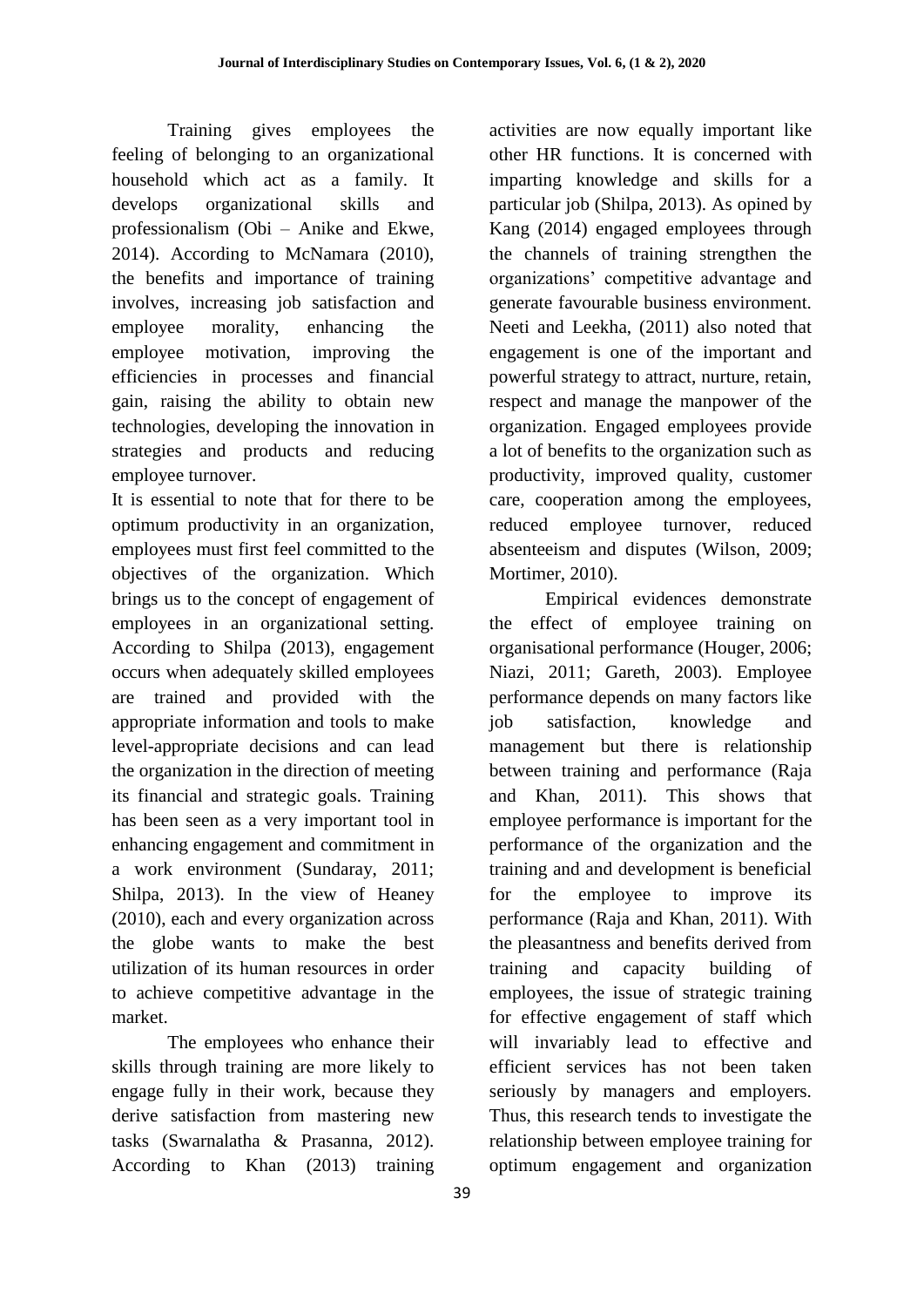performance for effective and efficient service delivery in the context of the Nigerian Postal Service (NIPOST), Warri Operational Office.

## **Research Questions**

The major aim of this study is to explore the co-relationship between employee training for optimum engagement and organization productivity for service in the context of NIPOST. To make the research purpose come into reality, the following questions will act as a guide for the study;

- 1. What are the effect of training program for employee engagement in NIPOST?
- 2. What are the levels of engagement of employee via training for optimum organizational productivity in NIPOST?
- 3. What are the barriers of effective employee training for optimum organizational productivity in NIPOST?

## **Research Hypotheses**

- 1. There is no significant relationship between training programs and employee engagement in NIPOST.
- 2. There is no significant relationship between levels of engagement via training and organizational productivity in NIPOST.
- 3. There is no significant relationship between training barriers and organizational productivity at NIPOST.

# **Literature Review and Theoretical Framework**

Significant research has been done on employee training by different scholars (Ballot, Fakhfakh & Taymaz, 2006; Nel, 2006; Dhar, 2015) and divest

conceptualization has also been put forward by this management scholar suggesting types of training an institution or organization might embark on. For the purpose of the aforementioned subheading we shall be looking at different definitions of scholars as regard the concept of ET. Firstly, training in the above context according to Dessler (2000) means, to avail the opportunity of a particular set of skills or knowledge to a new or current employee to accomplish their jobs. Training can also be considered as a careful strategic undertaking by an organized institution to upgrade employee on-the-job knowledge, behavior, attitude and skills towards organization goals and objectives (Dennis and Griffin, 2005). Oliseh (2005) supports Dessler (2000) positing that training is the development of the attitude and skills required by an individual in order to perform adequately a given taskin a strategic and systematic pattern. According to Ogbu and Osanaiye (2017), organizations need training to drive innovation and shift from conservative application of knowledge to more progressive stylesleading to increased productivity and performance in terms of organizational output. Training is also a medium where organizations anticipate future events and plan for them through rigorous training of their staff or employees.

Tharenou, Saks and Moore (2007) opinion that, "training is a systematic acquisition and development of the knowledge, skills, and attitudes required by employees to adequately perform a task or job or to improve performance in the job environment". Fundamentally,the concept of training lays the foundation for upskillingthe workforce and improving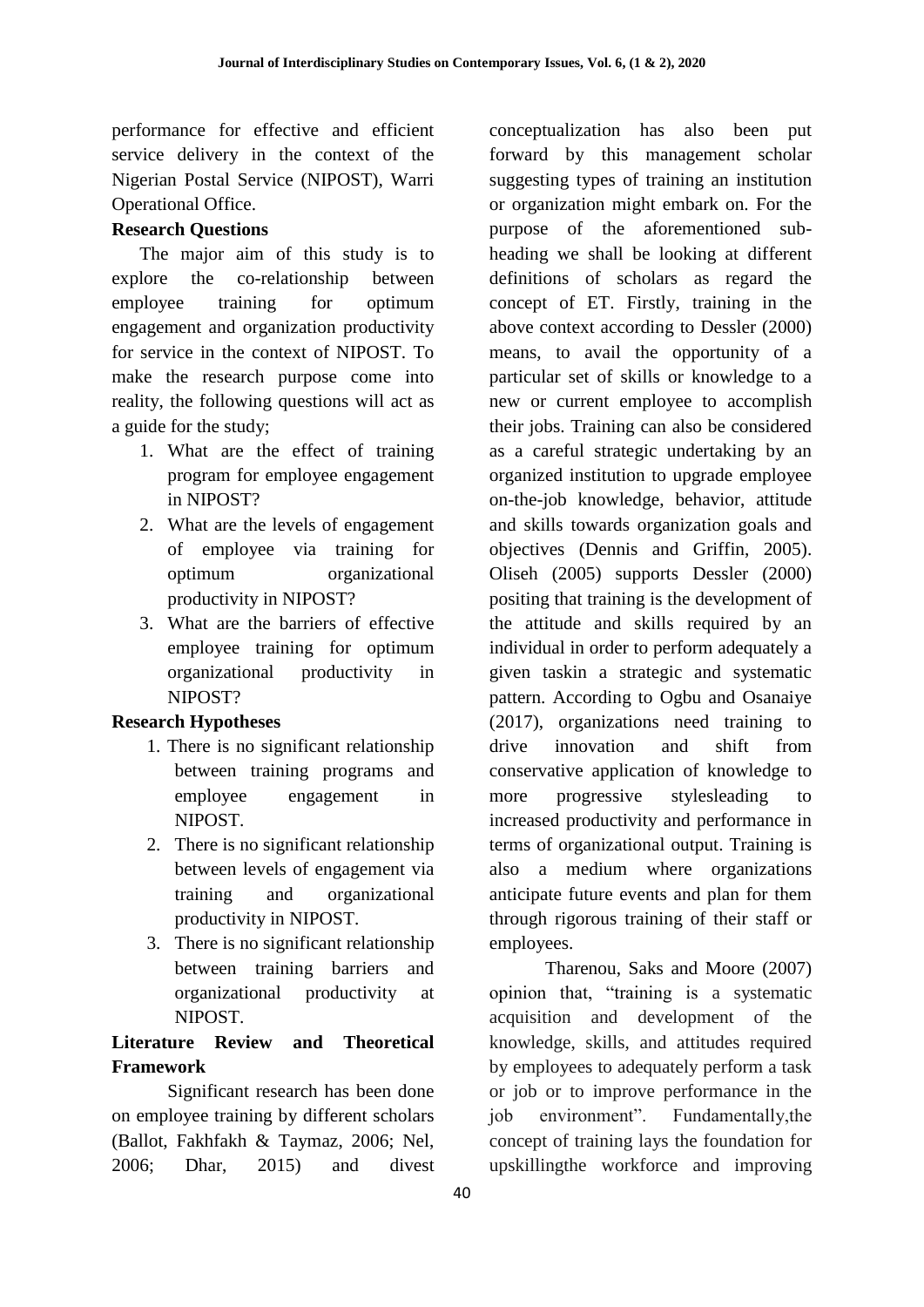performance in terms of knowledge and technical know-how to achieve organizational goals and objectives (Jones, George and Hill, 2000).

Moving forward, employee training (ET) in the view of Snell and Bohlander (2007), means any deliberate determination by an organization to increase the knowledge and skills of their employees. For Armstrong (2009), employee training can be seen as a preparation of arming staff of an organization with necessary skills, knowledge and on-the-job insight, with the main purpose of developing organizational engagement and improve employee performance. Thus, training according to Ogbu and Osanaiye (2017), is a coordinated and strategic change of attitude via the process of systematic learning and eventful programmes, hence, resulting to the employees accomplishing the height of acquiring basic information about the organisation, skills, proficiencies and capacities to their jobs with ease.

## **Theoretical Framework**

The Human Capital Theory (HCT) shall use the theoretical construct for this research study. The Human Capital Theory was propounded by Schultz (1961) and later expanded by Becker in (1993). This theory is deemed suitable for the study based on the fact that, humans are considered a resource and of most importance to organizational success and growth. Thus, with human capital viewed as a resource, the issue of competitive advantage being fostered by skilled and knowledge base employee is of crucial importance. Becker (1993) claims a foundation stone of Human Capital Theory is its suggestion and drives towards education and training of workers or

employees by optimally introducing new and tangible set of information and knowledge which invariably have a positive effect in their organizational performance, productivity and salary structure.

Human capital theory sees training in an organization as a form of investment by management with a choice made on its process and which is predicated on its costs and benefits to the organization (Becker, 1993). Organizations also invest in training in its early stages and subsequent periods with a view to reaping its dividends at a later date in terms of optimum output productivity. Becker also views human capital as synonymous to other means of production such as machineries and office buildings. He opinioned further that human capital can be invested on through the means of training, education, health care services amongst others, which has a great role to play in the determination of the organizational output and productivity. That is to say, human capital is viewed as a means of production which invested into diligently will ultimately yield additional output for the organization. According to Tamkin  $(2005)$ , relating the resource – based conceptualization to training brings out the deduction that, training can usually be seen as crucial investment for organization, which provides the muchneeded expertise in work environment and the addition of value to organizational performance thus giving a positive output to the organization.

The issue of rendering of public service is very key to the progress and development of country. To render effective and efficient services to the Nigerian populace of which is one of the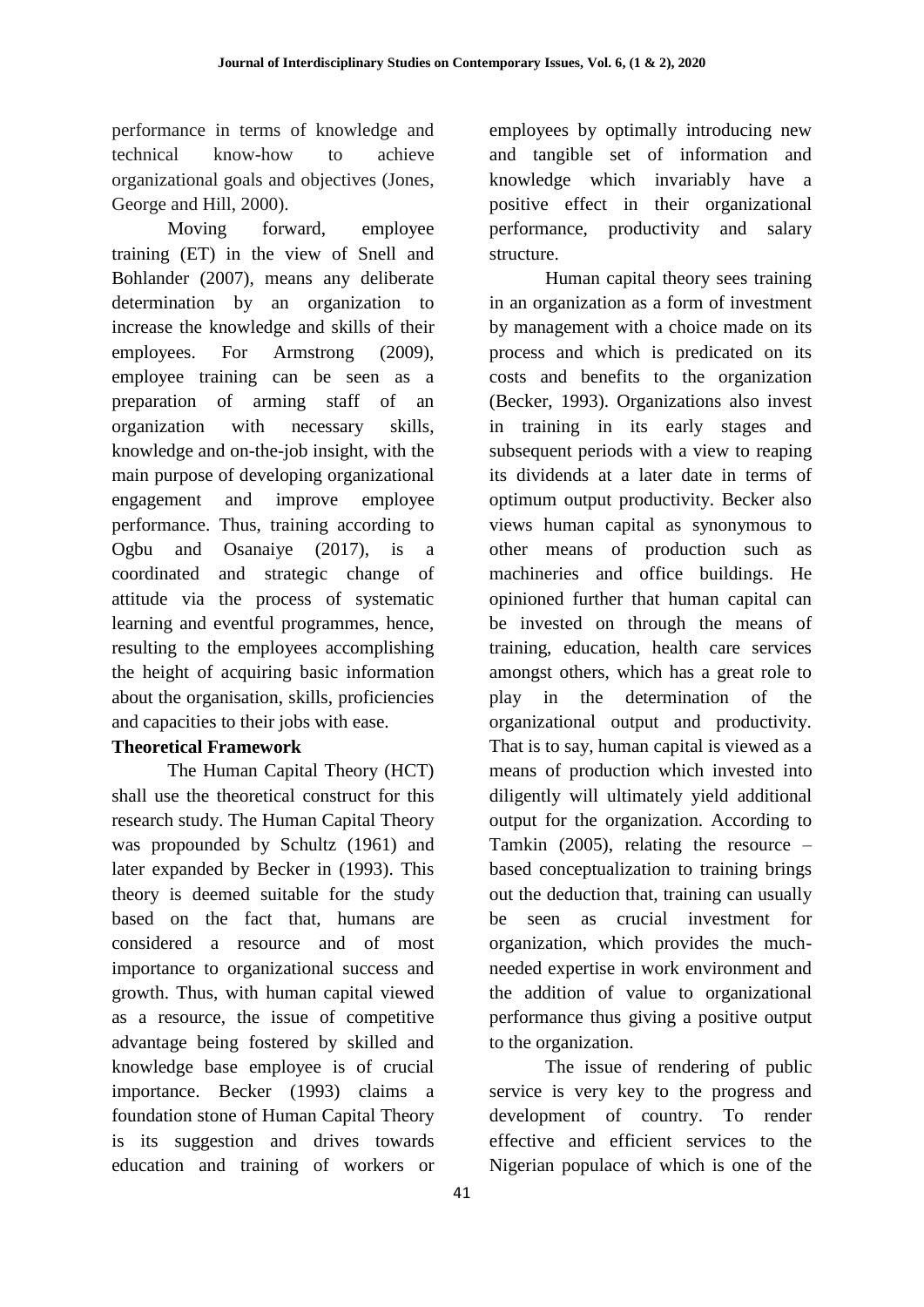core mandate of NIPOST, the issue and concept of human capital development cannot be overemphasized. Most modern economists strongly agree that, effective service delivery and education are very important ingredients in developing human capital which have the power to cause in increase in the economic production of an organization or a country (Becker, 1993). **Methodology**

A survey using a structured questionnaire was carried out by the researchers to find out the outcome of the

study objectives. In order to determine the importance of training and development on staff of NIPOST a total of 80 persons was randomly surveyed, i.e., 30 management staff and 50 operational staff respectively. The field survey employed the use of simple random sampling technique. After distribution, it was observed that 74 number of questionnaire were retrieved. Also, the data gotten was analyzed with the Chi square statistical tool.

**Data Analysis and Hypotheses Testing**

|                         | <b>Employee Engagement</b> |                          |              |
|-------------------------|----------------------------|--------------------------|--------------|
| <b>Training Program</b> | <b>Management Staff</b>    | <b>Operational Staff</b> | <b>Total</b> |
| Yes                     |                            | 34                       | 54           |
| No                      |                            |                          | 20           |
| <b>Total</b>            |                            |                          | 74           |

**Table 1:** Is there any effect of training programson employee engagement atNIPOST**?**

**Source:** Field Survey

Table 1 shows that, 54majority sampled respondents (management and operational staff) representing 73.0% respondents agreed that, the various training programs has affected employee engagement positively at NIPOST, Warri operational office. While the remaining 20 sampled respondents covering 27.0% respondents were of the opinion that, the various training programs has not affected employee engagement positively. This indicates that majority of the sample respondents agreed that, the various training programs has affected employee engagement positively.

**Table 2: Has the levels of engagement of employee via training for optimum organizational productivity improve at NIPOST, Warri operational office?**

|                         | <b>Employee Engagement</b> |                          |              |
|-------------------------|----------------------------|--------------------------|--------------|
| <b>Training Program</b> | <b>Management Staff</b>    | <b>Operational Staff</b> | <b>Total</b> |
| Yes                     |                            |                          |              |
| No                      |                            |                          | 23           |
| <b>Total</b>            |                            |                          | 74           |

**Source:** Field Survey

Table 2 indicates that, 51 majority sampled respondents (management and operational staff) representing 68.9% respondents agreed positively that, the levels of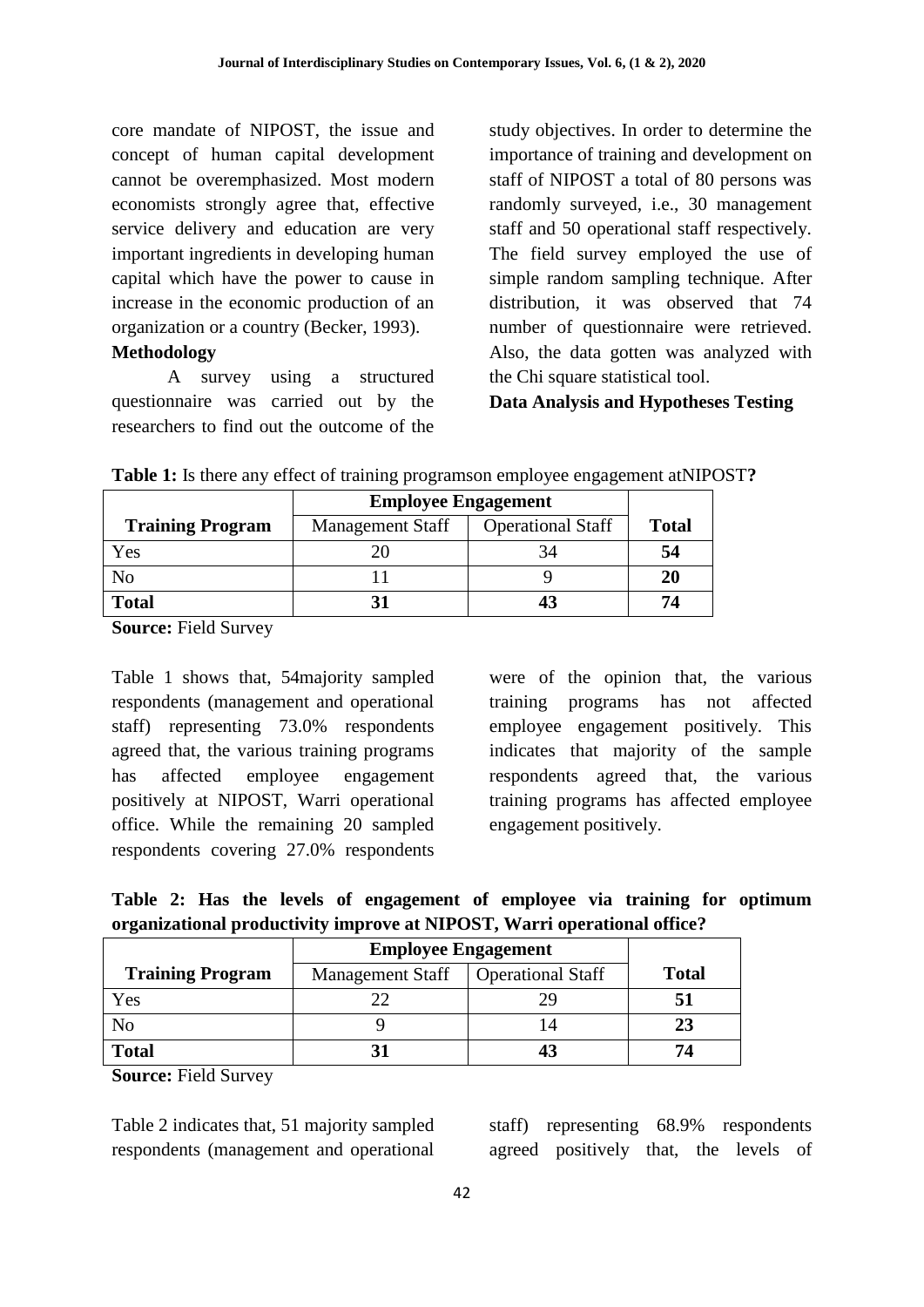engagement of employee via training for optimum organizational productivity improve at NIPOST, Warri Operational office. While 23 sampled respondents covering 31.0% respondents disagreed with the aforementioned assertion. Thus,

indicating that majority of the sampled respondents agreed that, the levels of engagement of employee via training for optimum organizational productivity improve at NIPOST, Warri operational office.

**Table 3:Are there barriers to effective employee training for optimum organizational productivity at NIPOST, Warri operational office?**

|                         | <b>Employee Engagement</b> |                          |              |
|-------------------------|----------------------------|--------------------------|--------------|
| <b>Training Program</b> | <b>Management Staff</b>    | <b>Operational Staff</b> | <b>Total</b> |
| Yes                     |                            |                          | 55           |
| No                      |                            |                          |              |
| <b>Total</b>            |                            | 4.                       | 74           |

**Source:** Field Survey

It was discovered in table 4 that, 55 majority sampled respondents representing 74.3% respondents agreed positively that, there are barriers to effective employee training for optimum organizational productivity at NIPOST, Warri operational office. While 19minority sampled respondents covering 25.7% respondents disagreed with the above – mentioned statement. Thus, indicating that majority of the sampled respondents agreed that, there are barriers to effective employee training for optimum organizational productivity at NIPOST, Warri operational office.

**Table 4: Test of Hypotheses: Summary of Results of Table 1 – 3.**

|                  | N  | Cal $X^2$ | Crtl $X^2$ | Df | $\alpha$ |      | <b>Research</b> |
|------------------|----|-----------|------------|----|----------|------|-----------------|
|                  |    |           |            |    |          |      | <b>Decision</b> |
| H <sub>o</sub> 1 | 74 | 28.39     | 10.83      |    | 0.001    | 0.42 | Accept $H_R1$   |
| Ho2              | 74 | 48.4      | 10.83      |    | 0.001    | 0.44 | Accept $H_R2$   |
| H <sub>o</sub> 3 | 74 | 32.58     | 10.83      |    | 0.001    | 0.33 | Accept $H_R$ 3  |

Source: Field Survey

**Key**:  $N = Total number of respondents$ 

 $X^2$  = Chi square (Calculated and Critical)

- Df = Degree of freedom
- $\mathbf{a} = \text{Alpha}$

 $Q = Y$ ule  $Q$ 

## **Testing of Hypothesis One**

- **Ho1:** There is no significant relationship between training programs and employee engagement in NIPOST, Warri operational office.
- **HR1:** There is a significant relationship between training programs and employee engagement in NIPOST, Warri operational office.

Taking inference from table 4, hypothesis one reveals that, with a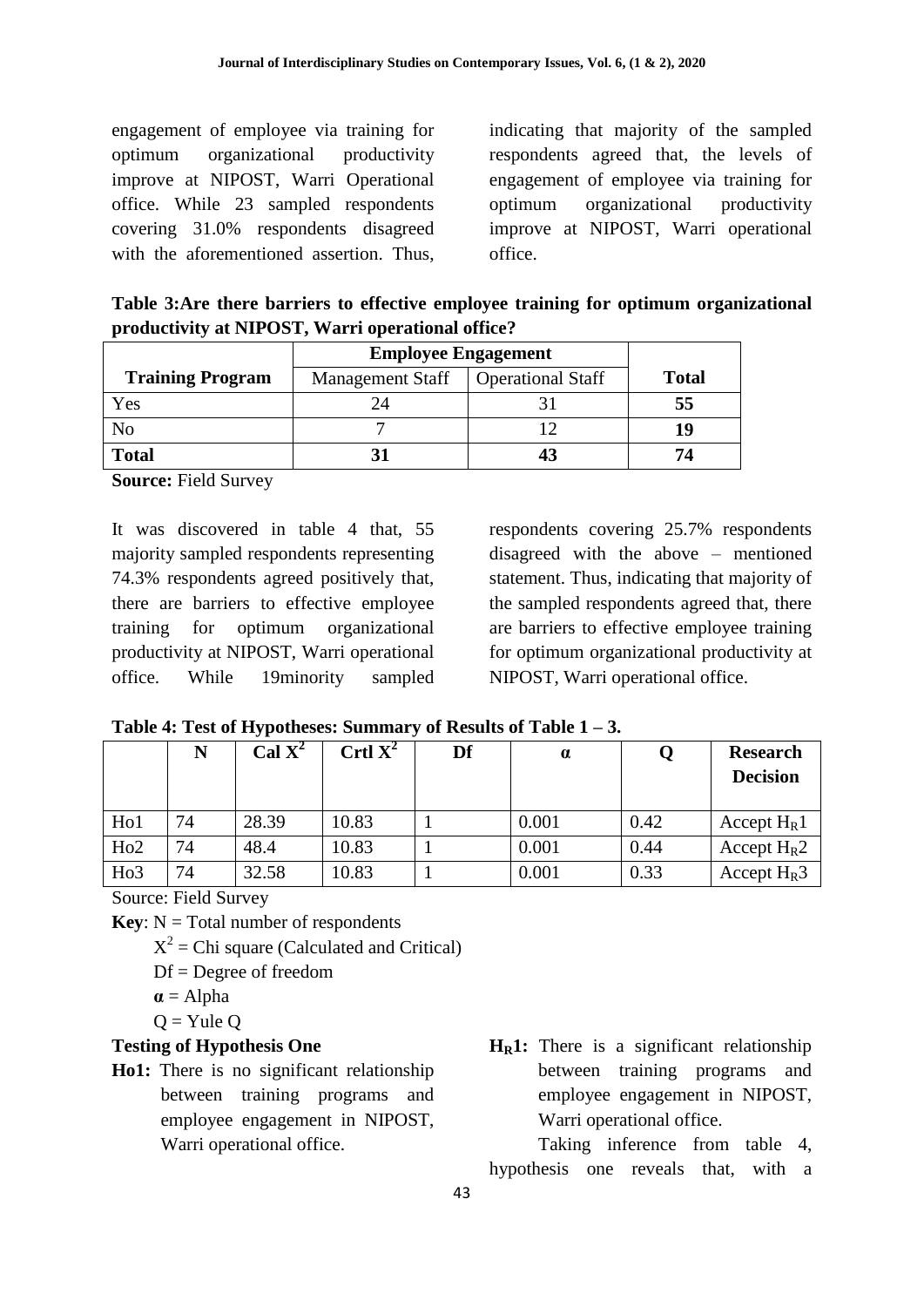calculated  $X^2$  of 28.39, a degree of freedom 1, an error of 0.001 and a yule Q of 0.42. The aforementioned statistical implication reveals that  $H_R1$  is accepted and  $H_0$ 1 rejected. Put differently, there is a significant relationship between training programs and employee engagement in NIPOST, Warri operational office.

## **Testing of Hypothesis Two**

- **Ho2:** There is no significant relationship between levels of engagement via training and organizational productivity in NIPOST, Warri operational office.
- **HR2:** There is no significant relationship between levels of engagement via training and organizational productivity in NIPOST, Warri operational office.

It was also discovered in hypothesis two that, calculated chi square  $(X^2)$  was 48.40, a degree of freedom of 1, an error of 0.001 and a yule Q of 0.44. This therefore implies that the research hypothesis that, there is a significant relationship between levels of engagement via training and organizational productivity in NIPOST, Warri operational office is accepted and the null hypothesis is rejected.

## **Testing of Hypothesis Three**

- **Ho3:** There is no significant relationship between training barriers and organizational productivity.
- **HR3:** There is a significant relationship between training barriers and organizational productivity.

In hypothesis three it was observed that, calculated chi square  $(X^2)$  was 32.58, a degree of freedom of 1, an error of 0.001 and a yule Q of 0.33. The inference therefore from the above analysis is that the research hypothesis that there is no significant relationship between training barriers and organizational productivity is accepted, while the research null is rejected.

#### **Discussion of Findings**

The findings of the study reveal that training as the acquisition of knowledge and a process of transferring knowledge from one person to another is aimed at influencing and increasing performance. Empirical evidences from the study demonstrates that there is a nexus between employee training and organizational performance. There is a positive relationship between training programmes for employee engagement and organizational performance in NIPOST.

Employee performance depends on many factors like job satisfaction, knowledge and management style of administration but there is relationship between training and performance. Training provides the organization with a medium of developing physical and mental capabilities of staff which also suggests a huge asset in human resource management (Enyioko and Ikoro, 2017). This shows that employee training is important for the performance of the organization and according to Raja and Khan (2011), training and development is beneficial for the organization employees to improve their performance. Training as a function, comprises of all the procedures or activities of learning which the organization plan to affect the capability and inspire employees for optimum performance. The participants in the study strongly agree that training which is associated with both the personal and social development constitutes a process of continuous upgrading of knowledge and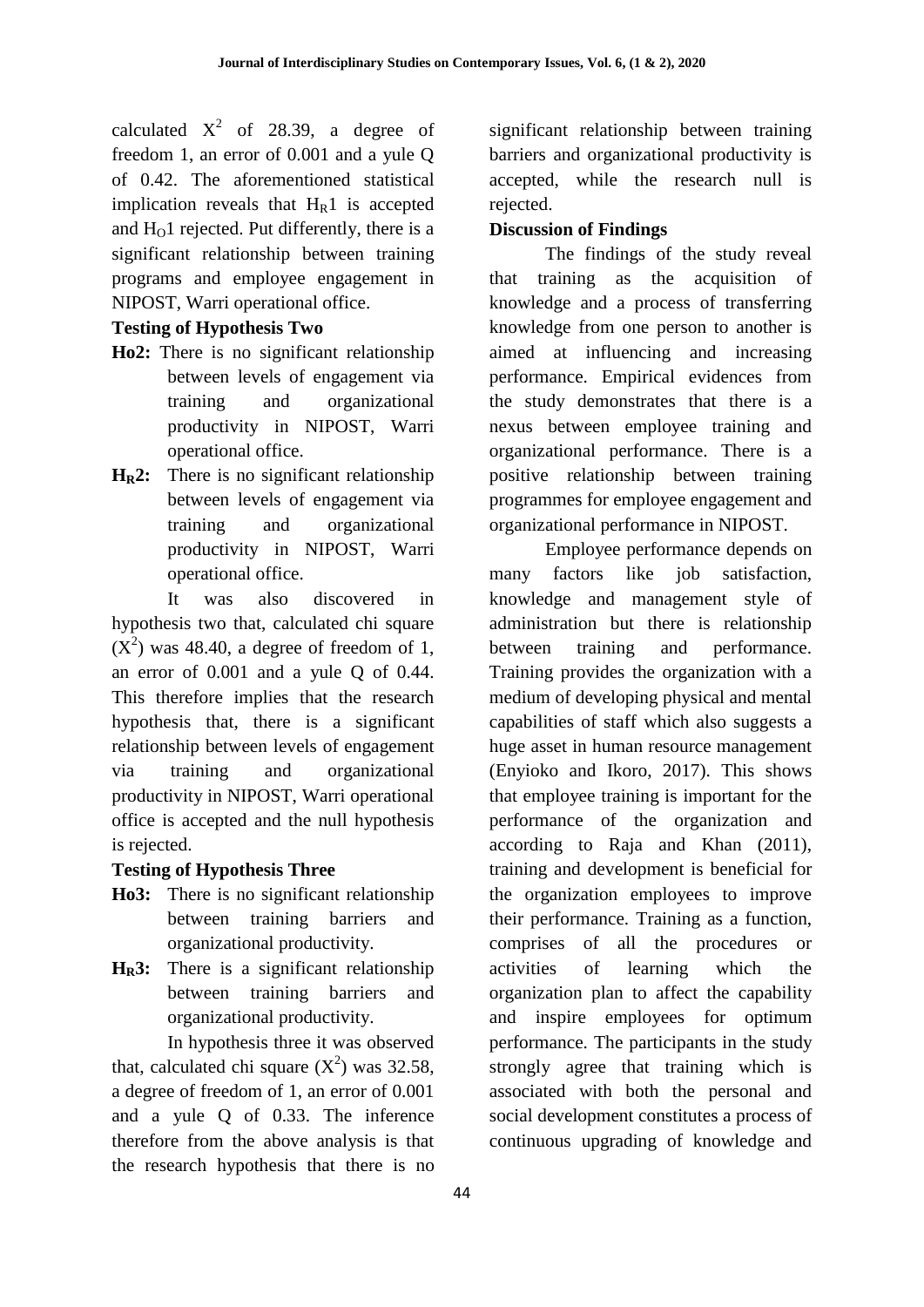skills for effective performance of organization's employees.

Secondly, the study indicates that high level of engagement in training results in organization performance. Training as a planned intervention designed to enhance the determinants of individual job performance and its incorporation in workplace is to provide the skills employees need to make the organizations business better in an overall positive manner. The study reveals that there is a strong correlation linkage between level of engagement and training and organization performance and job satisfaction. The employees level engagement in training in the organization will result to its effectiveness in the job. Consequently, the study posited that high engagement in training in an organization by employee is essential and fundamentally recommendable for employee's high productivity and effective performance.

Although, training on the job has impacted and increased employee's satisfaction in the organization but inadequate training hinders effective performance in the organization. The organization training programme and level of engagement in training is core to employee performance and bring out the best in the employee for optimum performance, nevertheless the training programmes in the organization is not regular, inconsistent and unsystematic in unleashing optimum employee's performance in the organization. The barrier of effective employee training for optimum organizational engagement for service is anchored on the irregular, inconsistent and unsystematic approach to training programmes in the organization (Ogbu and Osanaiye, 2017). Inadequate or lack of training programme is a challenge and hinders the performance or efficacy of employees in the organization. The study submits that there is a nexus between lack of training programme and challenges of employees performance in the organization.

## **Conclusion and Recommendations**

In conclusion, the study establishes a relationship between employee training for optimum engagement and organizational performance for effective service delivery. The study concludes that the nature of employee training and level of engagement in the organization will ignite an effective organizational performance which will be quite unprecedented in the actualization of the organizations goal. The study discloses that there is an inconsistency and discrepancies in employees training for optimum engagement on the part of the management of the organization in tackling organizational performance for effective service delivery in NIPOST. Although, training on the job has impacted and increased satisfaction in the organization, yet factors such as inadequate training hinders effective performance in the organization. The paper thus recommends the following;

1. Since training is a planned intervention that is designed to enhance the determinants of individual job performance, the management should organize regular training programmes for employees' in the organization because inadequate training programme is a challenge identified in the organization.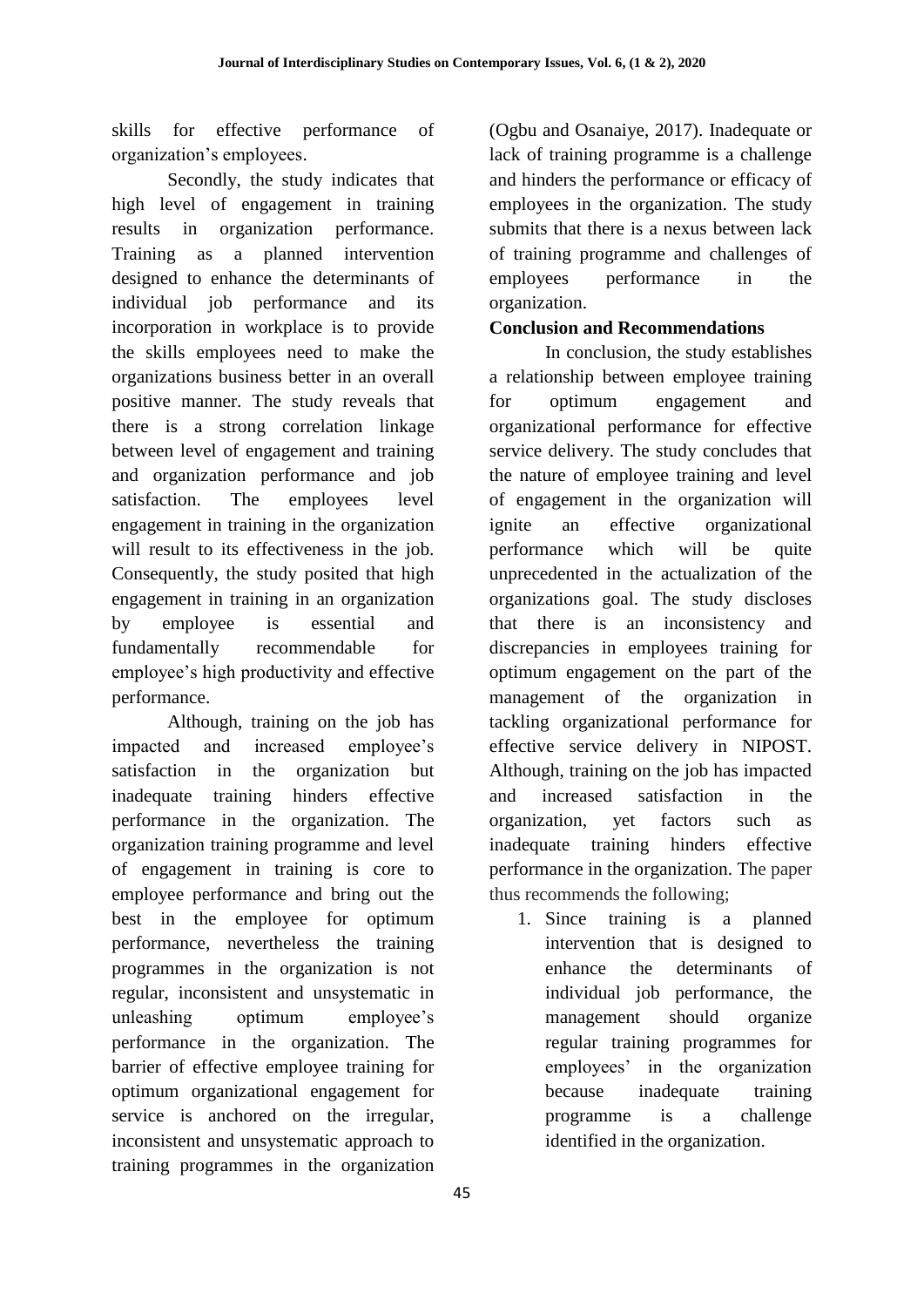- 2. In as much as the organization training programme brings out the best in the employee for optimum performance, the management should encourage employees high level of engagement in training because employees' level of engagement in training is core to job satisfaction and employee performance.
- 3. Despite the fact that high level of engagement of employee results to efficiency and effectiveness in the organization, the exposure to modern day training facility will foster employee's more effective performance in the organization. The exposure of employee to modern technical know-how through training will promote optimum organization performance.
- 4. Refresher courses for both operational and management staffs should be organized to promote high performance and increase productivity in the organization.
- 5. The organization through its management should organize structured training programmes for employee's optimum performance.

## **References**

- Aronge, S.T (2012). "Employee' Training and Development for Optimum Production: Developing A Jump Start Country Studies 2(4), 50-58.
- Ballot, G., Fakhfakh, F. and Taymaz, E. (2006). Who benefits from training and R&D, the firm or the workers?*British Journal of Industrial Relations*, 44 (3); 473- 495.
- Dessler, G. (2000), *"Human Resource Management*," Prentice Hall, 8th Edition.
- Dhār, L. (2015). Service Quality and the Training of Employees: The Mediating Role of Organizational Commitment. *Tourism Management*, 46; 419-430.
- Khan, N. (2013). *Human resource policies and practices in hospitality industry in India: A case study of selected hotels.* (Doctoral dissertation). AligarhMuslimUniversity, Aligarh.
- Luo, X. (2000). The Rise of Personal Development Training in Organizations: A Historical and Institutional Perspective on Workplace Training Programs in the U.S. Perspectives, Vol. 1 (6).
- McNamara, C. (2010). Employee Training and Development: Reasons and Benefits. Free Management Library. (Online) available at [http://managementhelp.org/trng\\_de](http://managementhelp.org/trng_dev/basics/reasons.htm) [v/basics/reasons.htm](http://managementhelp.org/trng_dev/basics/reasons.htm) (Assessed on January 21, 2021).
- Mortimer, D. (2010). *Employee engagement: 5 Factors that matter to employees.* Retrieved fro[mhttp://www.hrreview.co.uk/an](http://www.hrreview.co.uk/analysis/analysiswellbeing/employee-engagement-5-factors-that-matter-to-employees/8221)

[alysis/analysiswellbeing/employee](http://www.hrreview.co.uk/analysis/analysiswellbeing/employee-engagement-5-factors-that-matter-to-employees/8221)[engagement-5-factors-that-matter](http://www.hrreview.co.uk/analysis/analysiswellbeing/employee-engagement-5-factors-that-matter-to-employees/8221)[to-employees/8221.](http://www.hrreview.co.uk/analysis/analysiswellbeing/employee-engagement-5-factors-that-matter-to-employees/8221)

Nebo, C., Kenneth, I., Egole, J., (2015). Staff Training and Development as an Effective Tool for Organisational Efficiency a study of Water Corporation Anambra State (2005- 2015). *Ng-journal of social development,* 5 (1).